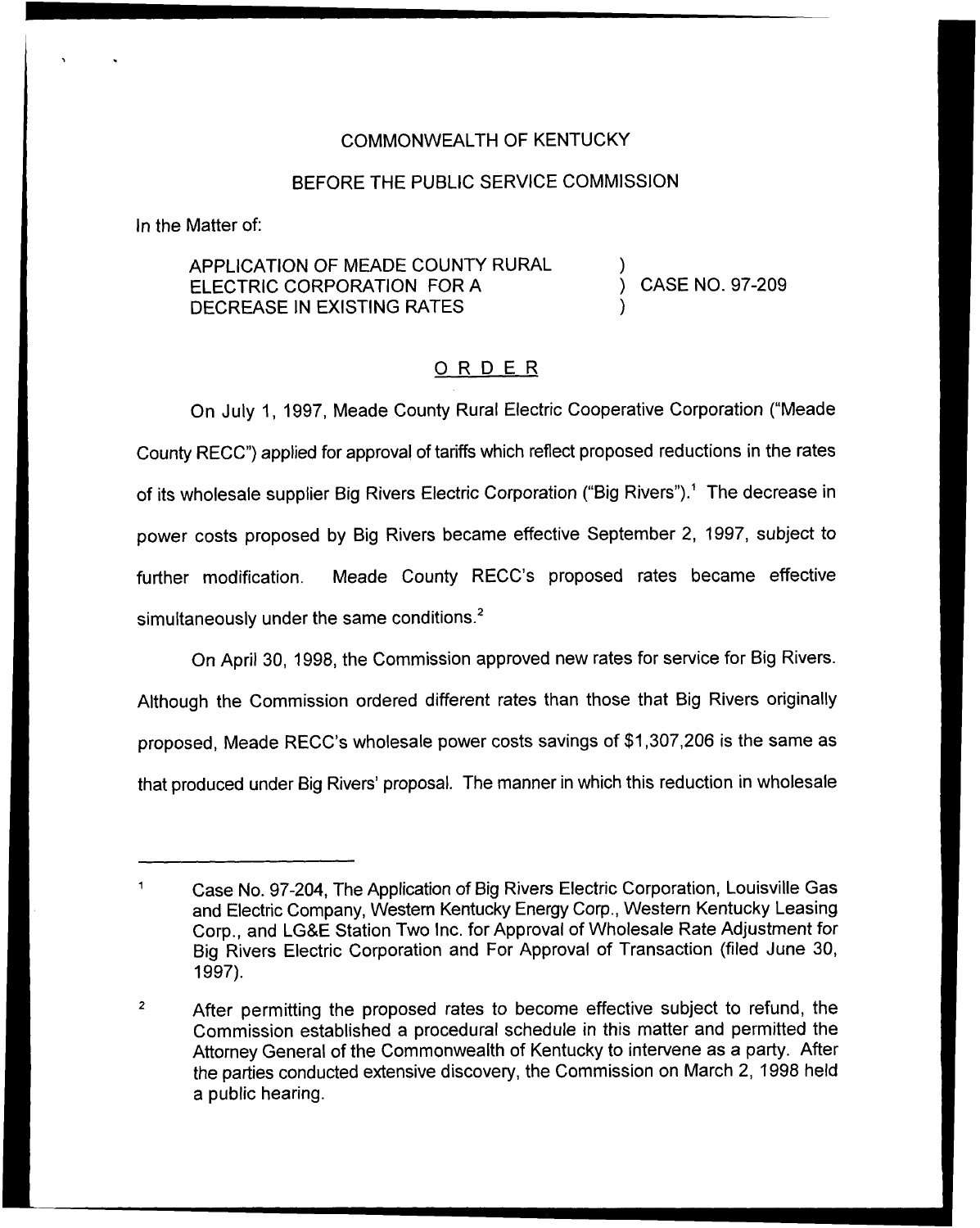power costs is passed on to Meade RECC's customers through reduced rates is discussed below.

#### ALLOCATION AND RATE DESIGN ISSUES

Meade County proposed to reduce its rates to reflect the full amount of Big wholesale rate reduction. Because Big Rivers' proposed rates result in a reduction in Meade County's demand costs and an increase in its energy costs, Meade County proposed the use of a multiplier to allocate the demand cost reduction across all customer classes and the use of an energy adder to allocate the increase in energy charges. This approach results in a straight pass-through of the Big Rivers decrease with no change to Meade County's existing rate design and no effect on its financial condition.

While accepting Meade County's proposed method of allocating the revenue reduction among customer classes, the Attorney General ("AG") argues for changes in Meade County's present rate design within three of its four basic customer classes. He asserts that the Commission should end the use of declining block rates in Schedule I, Schedule II, and Schedule III and establish a flat energy rate for each. The AG argues that Meade County's use of declining block rates is unsupported by any study or empirical evidence. He asserts that such rates encourage waste and inefficiency and, given the limits upon Big Rivers' surplus capacity as a result of its leasing agreement with LG&E Energy, Meade County should place greater emphasis upon demand-side management and energy conservation.

Meade County counters that the use of a flat rate represents a drastic departure in rate design that should not be imposed in a limited flow-through case. It further argues that the immediate use of a flat rate rather than limited modifications to the existing declining

 $-2-$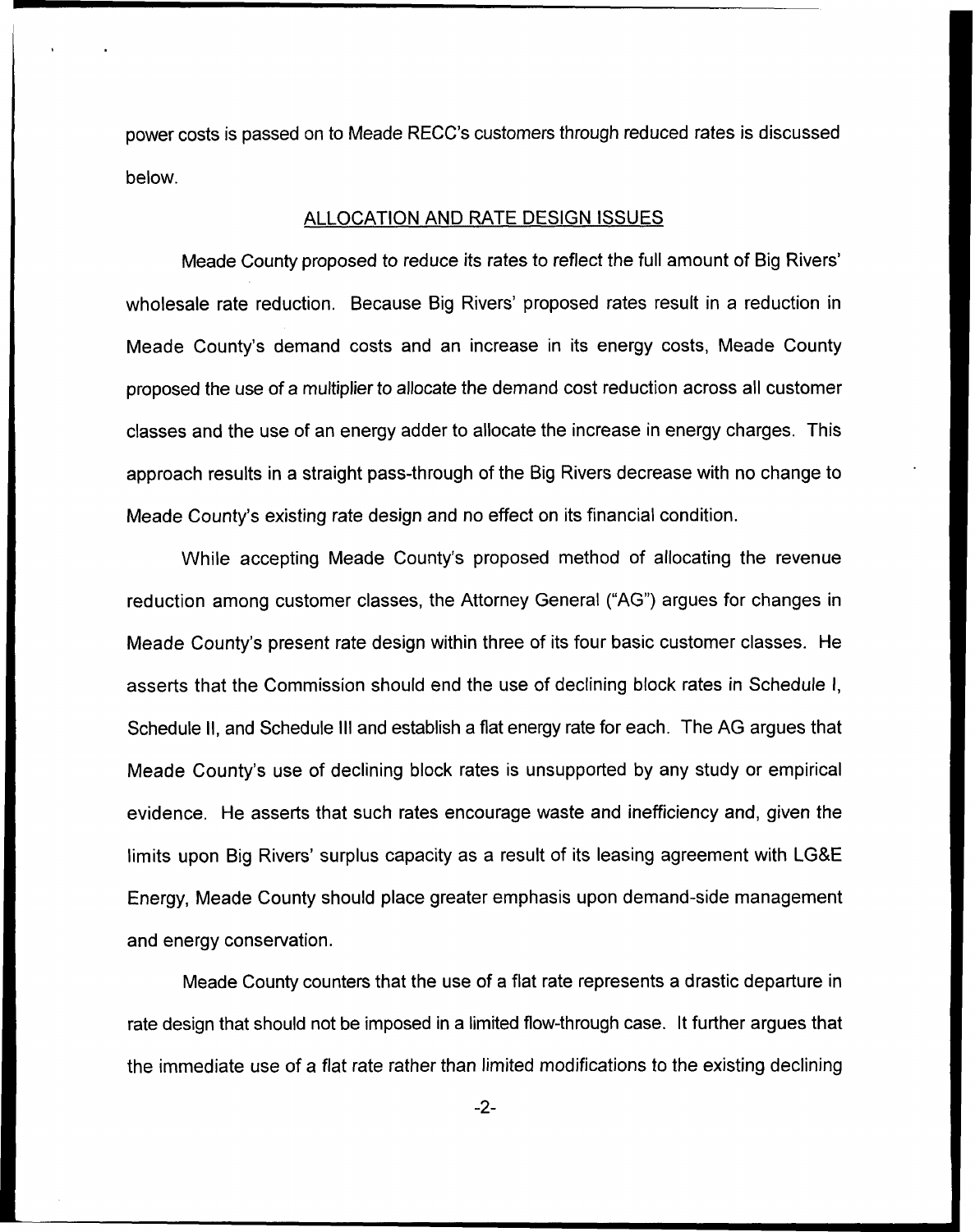block rates is contrary to the Commission's policy of gradualism and should not be imposed without a current cost-of-service study. No such study has been presented here.

Having considered the evidence of record, the Commission finds that the AG's proposal is reasonable and should be accepted. The rates that the Commission establishes for Schedule I, Schedule II, and Schedule III use a flat energy charge. The Commission further finds that this rate design will result in a lower charge for most ratepayers, will send proper economic signals to those using larger amounts of electric power, and is consistent with the Commission's policy toward flat energy charges. Any adverse effects of this design change upon individual customers, moreover, is lessened as this rate design change comes as part of a total rate decrease.

#### CAPITAL CREDITS

In its Order of July 30, 1993 in Case No. 93-033,<sup>3</sup> the Commission directed Meade County RECC to use all margins in excess of a 2.0 TIER ("Times Interest Earned Ratio")4 to rotate capital credits to its patrons. Although the issue of capital credit rotation was not raised in this proceeding, the Commission finds that all provisions of its final Order in Case No. 93-033 regarding earnings and capital credit rotation should remain in full force and effect until modified in a general rate proceeding. Meade County stated at the hearing that

<sup>3</sup> Case No. 93-033, Notice of Adjustment of the Rates of Meade County Rural Electric Cooperative Corporation.

The ratio of the sum of net margin (total revenues less expenses and depreciation) and interest expense divided by interest expense.

Public Utility Reports, Inc., P.U.R. Glossary for Utility Management at 148 (1992).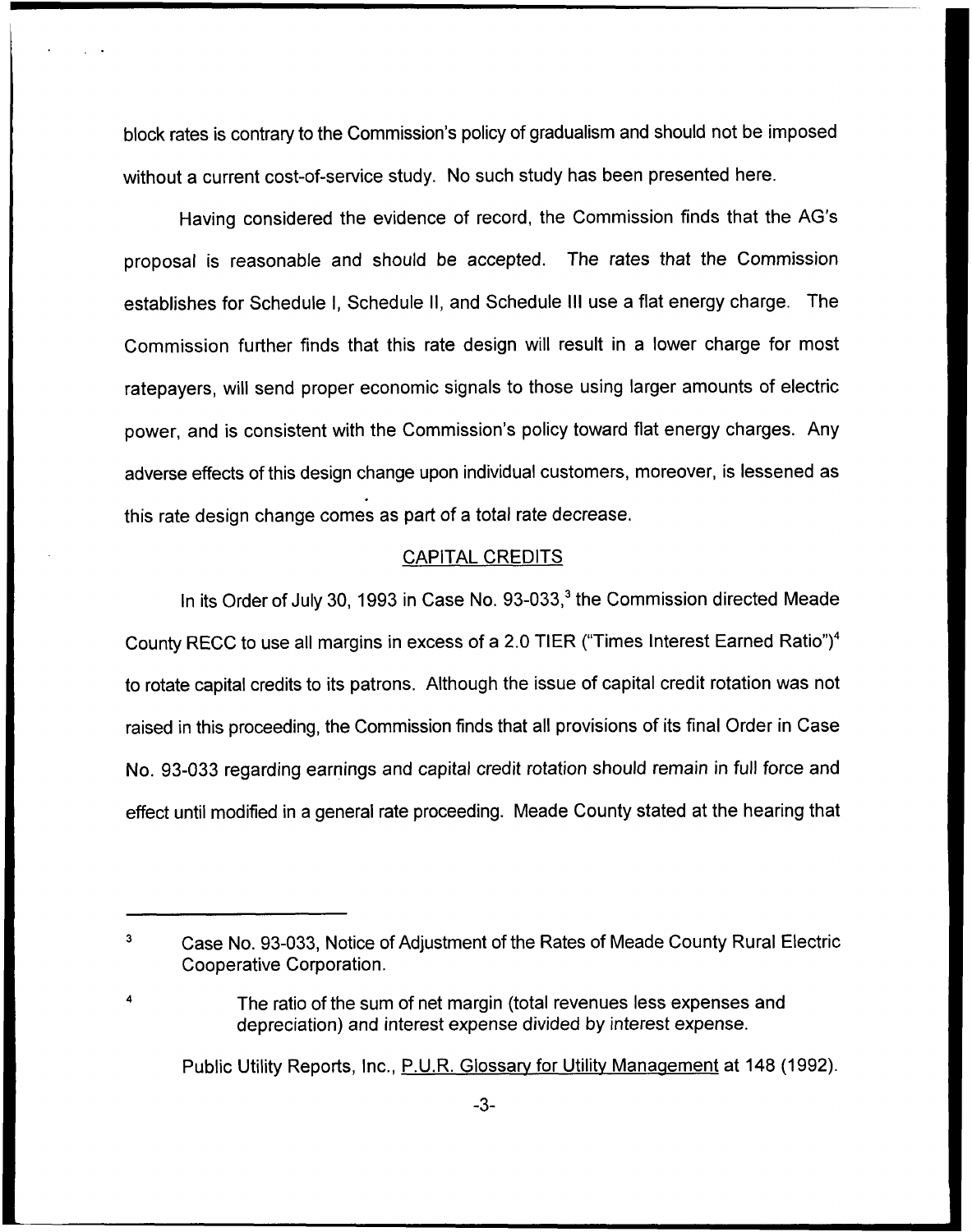it would continue to comply with the terms of the July 30, 1993 Order until its next general rate adjustment proceeding.<sup>5</sup>

IT IS THEREFORE ORDERED that:

1. The rates in Appendix A are approved for service rendered on and after April 30, 1998.

2. Meade County RECC's proposed rates are denied.

3. Within 30 days of the date of this order, Meade County RECC shall file its revised tariff sheets setting forth the rates approved herein.

4. All terms and provisions of the Commission's Order of July 30, 1993 in Case No. 93-033 not specifically modified herein shall remain in full force and effect.

Done at Frankfort, Kentucky, this 6th day qf May, 1998.

PUBLIC SERVICE COMMISSION

Chairma

Vice Chafrman

commissioner

**ATTEST** 

Executive Director

 $\overline{\mathbf{5}}$ Transcript at 10.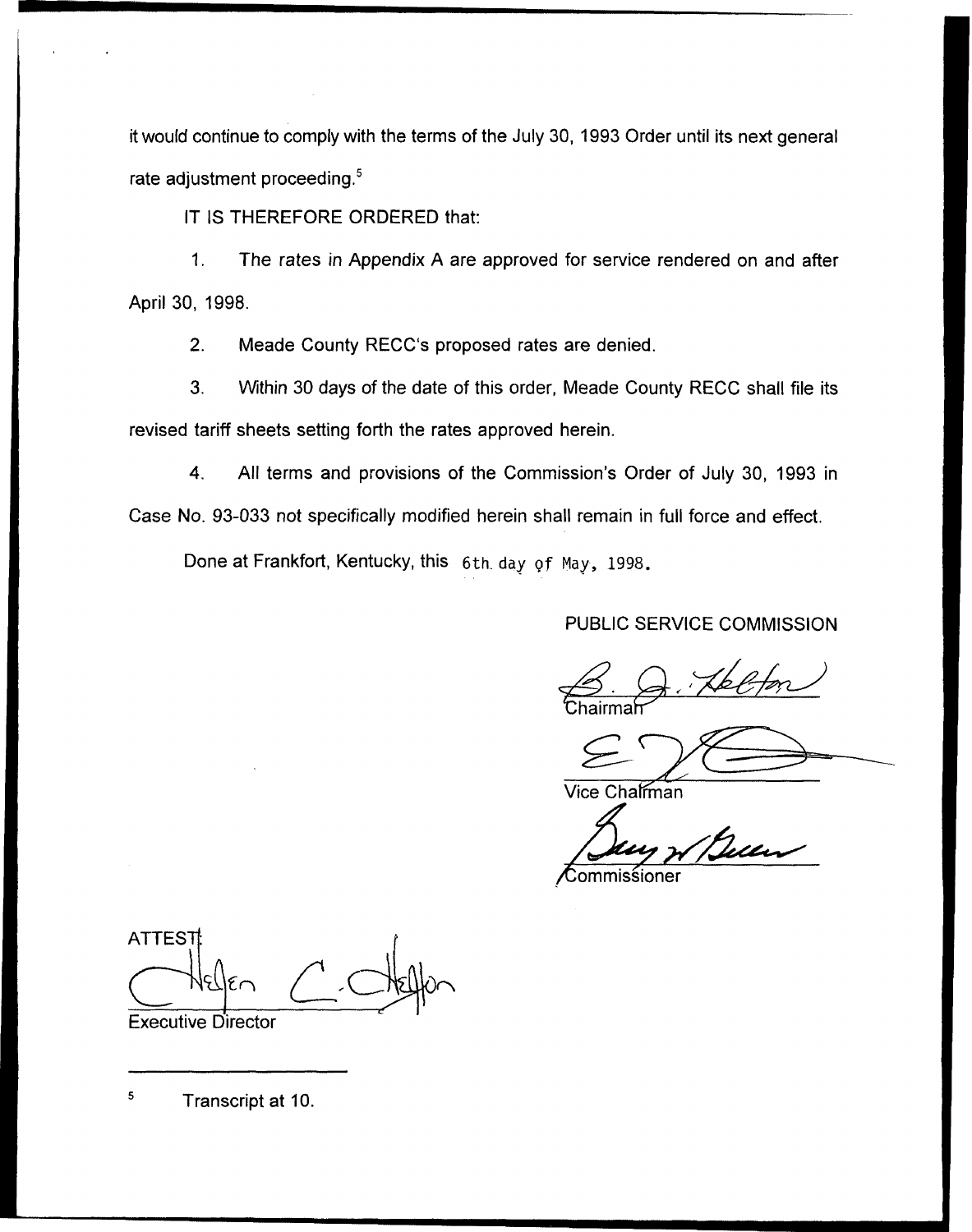# APPENDIX A

# APPENDIX TO AN ORDER OF THE KENTUCKY PUBLIC SERVICE COMMISSION IN CASE NO. 97-209 DATED MAY 6, 1998

The following rates and charges are prescribed for the customers in the area served

by Meade County Rural Electric Cooperative Corporation. All other rates and charges not

specifically mentioned herein shall remain the same as those in effect under authority of

this Commission prior to the effective date of this Order.

## RATE SCHEDULE 1 RESIDENTIAL. FARM AND NON-FARM, SCHOOLS AND CHURCHES

#### Monthly Rate:

| <b>Customer Charge</b> |  |
|------------------------|--|
| Energy Charge per KWH  |  |

\$6.00 \$ .05619

## RATE SCHEDULE 2 COMMERCIAL RATE

Monthly Rate:

Customer Charge Energy Charge per KWH \$8.00 \$ .06250

#### RATE SCHEDULE 3 GENERAL SERVICE. 0-49 KVA

#### Monthly Rate:

Customer Charge Energy Charge per KWH \$8.00 \$.06009

#### Demand Charge

| First 10 KW of Billing Demand        | No charge |
|--------------------------------------|-----------|
| Excess above 10 KW of Billing Demand | \$2.84    |